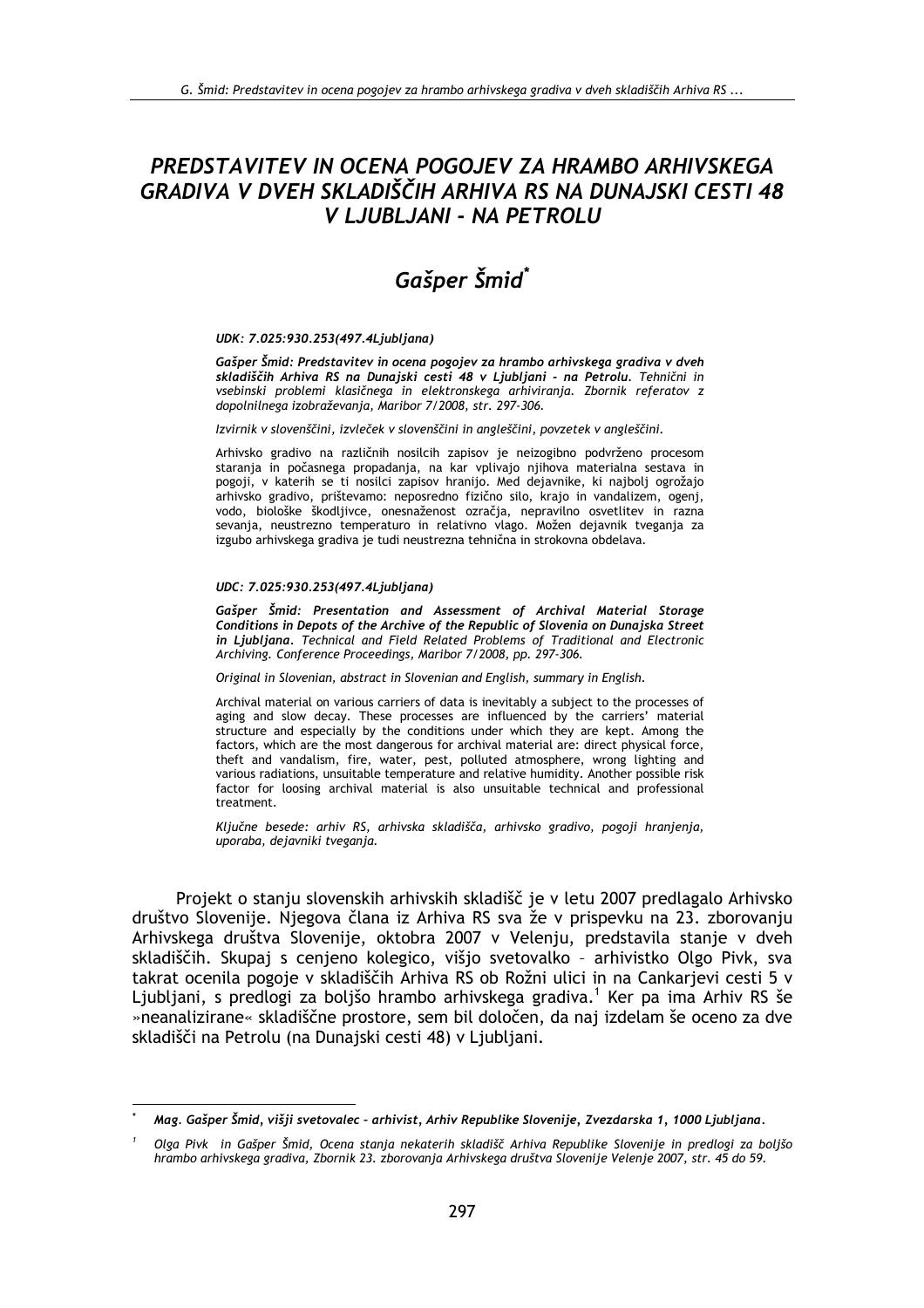Po podatkih iz 31, 12, 2006 ima Arhiv Republike Slovenije v Zvezdarski ulici 1 2561 m<sup>2</sup> skladiščnih prostorov, na drugih lokacijah pa je imel arhiv do leta 2007 1991 m<sup>2</sup>, vendar pa se gradivo počasi seli v skladišča v nekdanij domobranski kasarni na Roški cesti v Ljubljani, ki pa v tej izmeri še niso upoštevani. Skladiščni prostori na Petrolu so v stavbi, ki jo nekateri enostavno poznajo kot »Kocko«. Zgrajena je bila okrog leta 1980 in je locirana na samem robu centra mesta Ljubljane.

Stoji nasproti Petrolove stolpnice in hkrati nasproti nekdanje veleblagovnice Astra, na sredi ploščadi pred »Plavo laguno«, ob križišču Linhartove in Dunajske ceste za Bežigradom, ob vpadnici in notranjem mestnem obroču, skratka ob dveh zelo prometnih cestah. Stavba stoji na prodnatem terenu, zgrajena je bila že po »skopskem potresu«, torej naj bi bila protipotresno varna. Skladišče pa se nahaja v drugi kleti poslovne stavbe, ki jo imajo v glavnem v najemu vladne službe.

Po Poročilu o delu javnih arhivov v letu 2006<sup>2</sup> in Poročilu o delu cerkvenih arhivov v letu 2006 obsega 533 m<sup>2</sup>, po podatkih, ki so že bili objavljeni,<sup>3</sup> pa naj bi skladišča na tej lokaciji obsegala 436 m<sup>2</sup>. Po preverjanju in pregledu tlorisa kleti idejnega načrta poslovnega objekta<sup>4</sup> sem ugotovil, da so posamezni prostori označeni z velikimi črkami in z v legendi navedeno površino.

V bistvu gre za tri večje prostore z betonskimi in dva prostora s še dodatno pregrajenimi lesenimi montažnimi stenami,<sup>5</sup> in sicer prostori B 326,27 m<sup>2</sup>, C 41,67  $m^2$ , D 31, 09 m<sup>2</sup>, F 19,90 m<sup>2</sup>, G 11,19 m<sup>2</sup> in prostor H 37,55 m<sup>2</sup>. Arhiv RS je na podlagi sklepa vlade<sup>6</sup> z najemno pogodbo<sup>7</sup> dobil v uporabo od Petrola, Slovenske naftne družbe d. d., 532,93 m<sup>2</sup> površine. Seštel sem površine posameznih prostorov in ugotovil, da ima Arhiv RS na Petrolu najetih 467,67 m<sup>2</sup> skladiščnih prostorov. Z aneksom k najemni pogodbi<sup>8</sup> pa sta bila Ministrstvu za okolje in prostor, ki tudi domuje v višjih nadstropjih te stavbe, odstopljena prostora G in F, v skupni izmeri 31,09  $m^2$  tako, da ima danes Arhiv RS na Petrolu v najemu prostore B, C, D in H, kar ie 436.58 m<sup>2</sup>.

Predmet te analize so skladiščni prostori, ki jih še imamo v najemu: skladiščna prostora C in D (72,76 m<sup>2</sup>) in še H (37,55 m<sup>2</sup>), v skupni izmeri 110,31 m<sup>2</sup> skladiščnih prostorov. Pogoji v prostorih F in G (v skupni izmeri 31,09 m<sup>2</sup>) so identični, delno pa izstopa le prostor B.

Poročilu o delu javnih arhivov v letu 2006 in Poročilu o delu cerkvenih arhivov v letu 2006, Obvestila XXIII, št. 2, Liubliana 2007, str. 17.

Olga Pivk in Gašper Šmid, Ocena stanja nekaterih skladišč Arhiva Republike Slovenije in predlogi za boljšo hrambo arhivskega gradiva, Zbornik 23. zborovanja Arhivskega društva Slovenije, Velenje 2007, str. 46.

Izdelan je bil ob prenovi objekta, januar 1997, avtor je Franci Erjavec s sodelavci.

Za en prostor lahko štejemo prostora C in D, drugi skupen pa prostore označene z F,G in H.

<sup>6</sup> Sklep vlade 30. seje št. 465-122/97 z dne 2. 10. 1997.

Najemna pogodba št. 53/97 z dne 27. 8. 1997.

 $\overline{g}$ Z dne 24, 5, 2004.

Pogoje v prostoru B, v največjem skladišču, bo v svoji analizi predstavila ga. Darinka Drnovšek.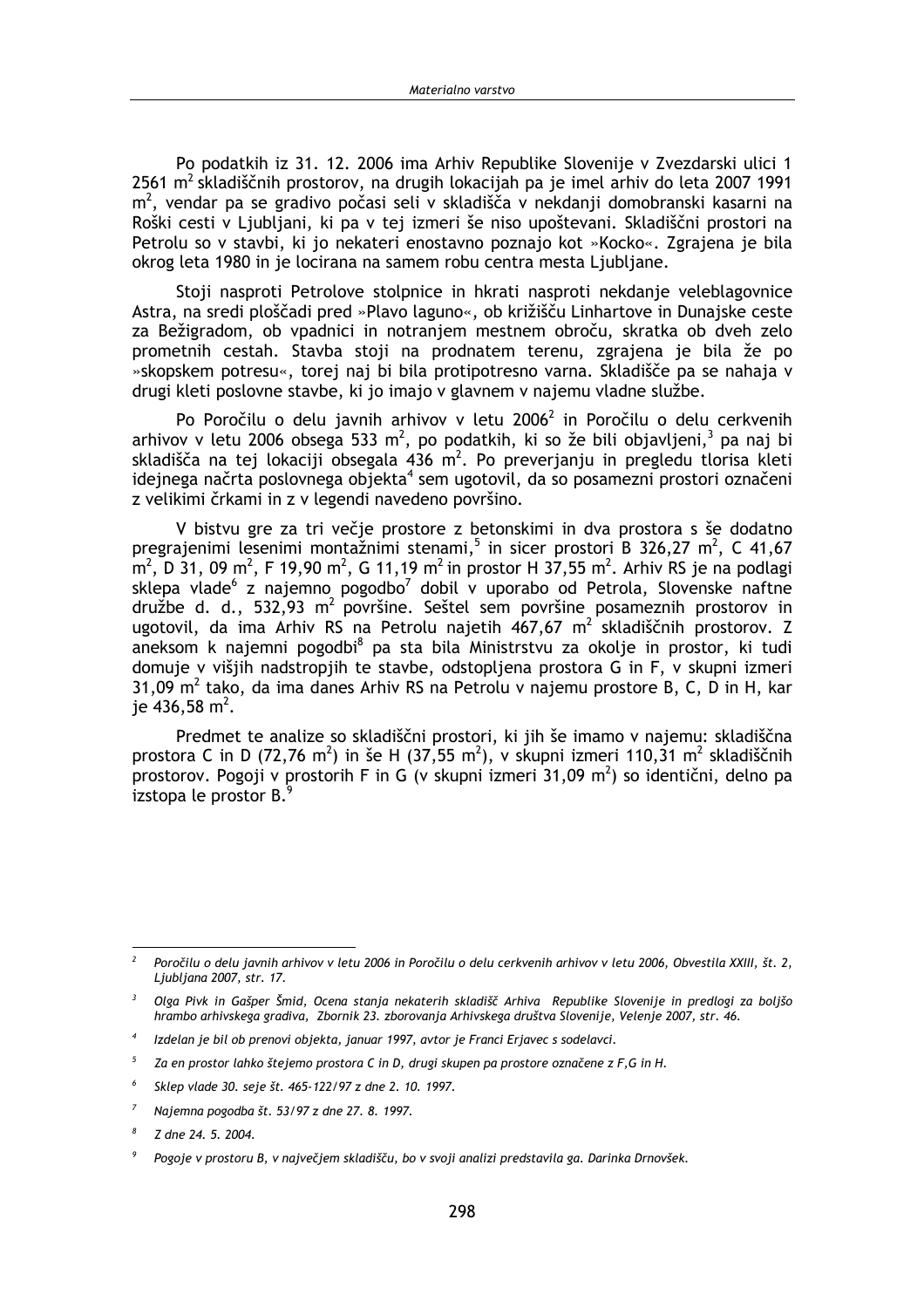# OCENA DEJAVNIKOV TVEGANJA V SKLADIŠČNIH PROSTORIH ARHIVA RS NA PETROLU, DUNAJSKA CESTA 48

Primernost skladišč za hrambo gradiva na Petrolu sem poskušal oceniti po metodologiji S. Michalskega in R. Walleria tako, da sem, zaradi časovne omejitve referata na tem mestu, upošteval samo najbolj izstopajoče dejavnike tveganja in izstopajoče nevarnosti, ki ogrožajo gradivo.<sup>10</sup> Najbolj izstopajoči dejavniki tveganja v tem skladišču so:

#### $\overline{\mathbf{4}}$ . **VODA**

#### 4.2. VDOR PODTALNICE

Pogostost: Nikoli zabeleženo.

Scenarii: Dolgotrajno deževie bi lahko povzročilo zlivanje meteorne vode skozi vrata v klet. Do vdora vode bi lahko prišlo tudi iz zaklonišča, v prostoru C so prezračevalne line zaklonišča, v prostoru D pa vrata, vhod v zaklonišče.

Škoda: Voda namoči gradivo, ki leži po tleh, ki ni v škatlah ali ni dovolj visoko na policah, odvisno od višine vode. V najbolj skrajnem primeru bi bilo celotno skladišče pod vodo.

Kaj moramo vedeti: Kako dobro so izolirane stene in tla? Lahko voda vdre od zunaj (skozi stene, odprtine v njih, skozi prezračevalne jaške)? Je odtok meteorne vode vzdrževan? Je voda že kdaj vdrla v skladišče? Kakšen je razpored gradiva, ki ga je potrebno reševati?

Del gradiva, ki je ogrožen: Gradivo, ki je na tleh, na nižjih policah in ki ni v škatlah.

Olajševalne okoliščine: Večina gradiva je v škatlah in na policah. Voda do sedaj še ni vdrla v klet. Tudi najemodajalec ima v drugi kleti svoje prostore in bi sprožil reševalno akcijo.

Potencirajoče okoliščine: V primeru vdora podtalnice oz. meteorne vode arhiv nima izoblikovanega načrta za odziv. Dogodek bi verietno precej pozno opazili, ker osebje hodi tja samo po potrebi.

## 4.3. POČENE VODOVODNE CEVI. CEVI CENTRALNE KURJAVE, CEVI S SANITARNO **VODO IN FEKALIJAMI**

Pogostost: Redko, že zabeleženo v času najema v sosedniem prostoru<sup>11</sup> in tudi na zidovih so videni »poplavni« madeži.

Scenarij: Zaradi dotrajanosti lahko počijo cevi vodovoda, toplovoda, centralne kurjave ali kanalizacije, ki tečejo skozi skladišče. Pri tem se poškoduje gradivo na tleh oz. tisto, ki je najbliže izvoru. Do vdora vode bi lahko prišlo tudi iz zaklonišča, v prostoru C so prezračevalne line zaklonišča, v prostoru D pa vrata, vhod v zaklonišče. Ker bi se poškodba ugotovila šele čez čas (ob pripravi gradiva za stranke ali ko bi npr.

<sup>&</sup>lt;sup>10</sup> Po zagotovilu predsednice Arhivskega društva Slovenije bi naj bili vsi prispevki v celoti objavljeni v posebni publikaciji.

<sup>&</sup>lt;sup>11</sup> Uradni zaznamek v spisu z dne 3. 11. 2005, da v vodovodnem sistemu izginja voda, in Uradni zaznamek z dne 23. 9. 2002, ko je bil v sosednjem prostoru (B) izliv fekalij.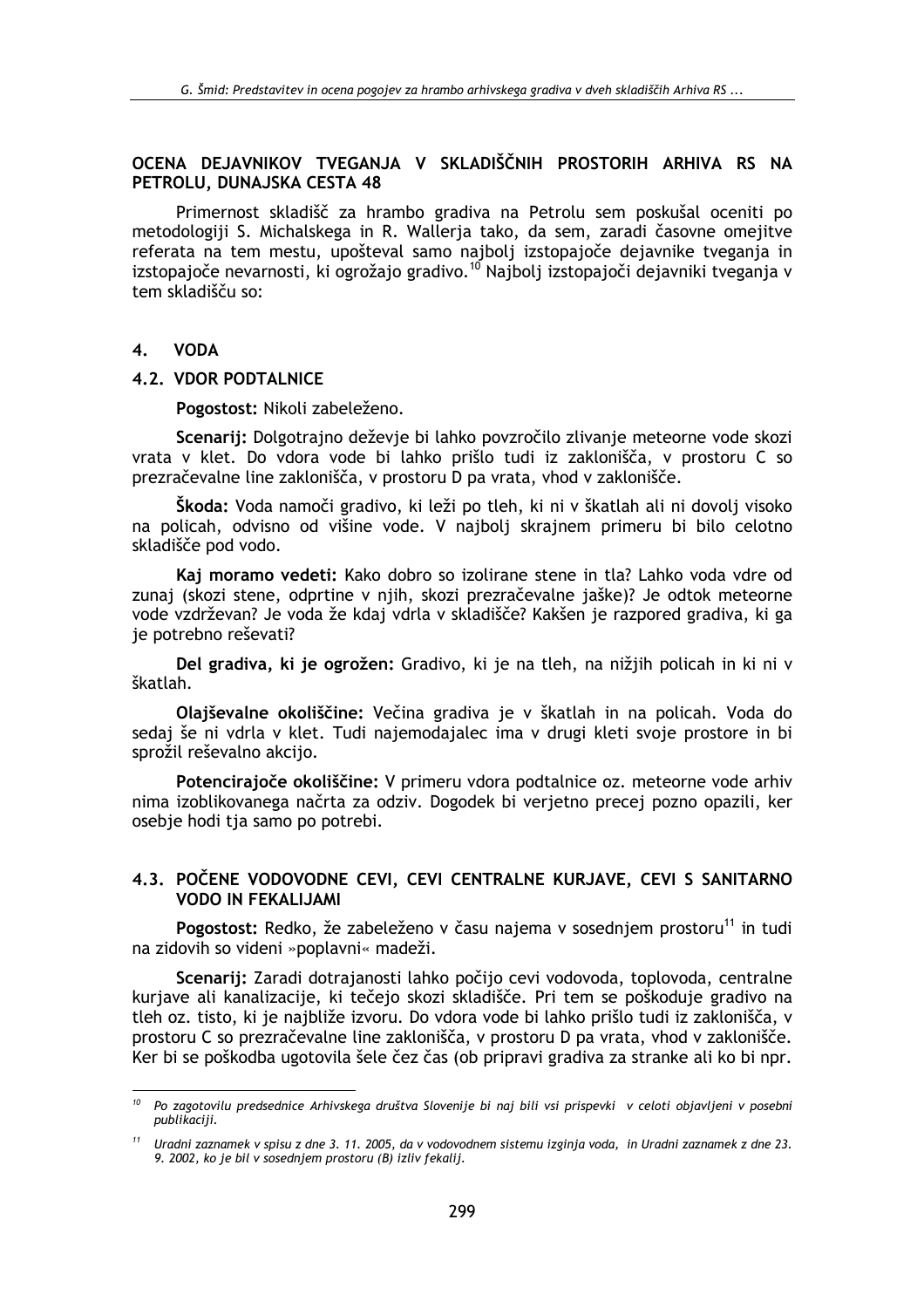poplavilo hodnik oz. bi prišlo do kratkega stika v električni napeljavi), bi bila lahko poškodovana večina gradiva.

Škoda: Voda bi poškodovala gradivo, če bi tekla direktno nanj, in gradivo, ki se nahaja na tleh ali na policah. Zaradi dolgotrajnega namakanja bi prišlo do povišanja relativne vlage in posledično do razvoja plesni. Pri navlaženem gradivu bi prišlo do izgube informacij ali celo do uničenja. Zaradi visoke relativne vlage bi se poškodovale oz. začele rjaveti kovinske police, poškodovala bi se tudi tehnična oprema.

Kaj moramo vedeti: V kakšnem stanju je vodovodna, toplovodna, centralna kurjava in kanalizacija, kdaj so bili ti vodi zadnjič pregledani in kakšne težave so že imeli s puščanjem cevi v preteklosti, kako so težave s puščanjem cevi reševali takrat?

Del gradiva, ki je ogrožen: Najbolj je ogroženo gradivo, ki se nahaja na tleh in blizu vira zamakanja. Povečana relativna vlaga bi ogrožala vse gradivo.

Olajševalne okoliščine: Cevi s sanitarno vodo imajo spodaj nameščena bakrena korita, ki naj bi vodila mogoče izlive samo v kot prostora. V primeru večjega izliva pa bi voda, s katerimikoli primesmi že, začela pod vrati teči na hodnik in najemodajalec bi to opazil in zadevo saniral. Veliko gradiva je v tulcih, škatlah in v predalčnikih, sčasoma pa se bo tudi to skladišče opustilo in gradivo se bo preselilo v skladišča na Roško ulico.

Potencirajoče okoliščine: Arhiv nima načrta za odziv v primeru takšne nevarnosti, kakšnega pa ima najemodajalec, pa nismo seznanjeni. Napeljav je več vrst, cevi so že stare in v notranjosti prostora, ki je obiskovan samo občasno, vedno predstavliajo potencialno nevarnost.

#### 8. NEUSTREZNA TEMPERATURA

#### 8.1. PREVISOKA TEMPERATURA

Pogostost: Stalno.

Scenarii: Temperatura v skladišču je konstantno previsoka: 21.5 - 27°, v bližini cevi toplovoda in centralne kuriave, ki so napeljane skozi skladišča, pa še precej več.<sup>12</sup> V kombinaciji z nizko vlago pospešuje fizične poškodbe, izsušitev, krhkost določenih materialov (razni povoščeni papirji, pavsi, video zapisi ...).

Škoda: Arhivsko gradivo na papirju postaja krhko, se začne lomiti in bledeti. Škode, ki nastaja, kratkoročno ne registriramo. Procesi potekajo v samem gradivu in ko bo vidna, bo že malce kasno oz. prepozno.

Kaj moramo vedeti: Ali je gradivo hranjeno v primerni embalaži? Kakšni sta temperatura in RV v prostorih, kjer se hrani gradivo in kakšna so nihanja? Kakšni so merilci temperature in vlage in kje so merilna mesta?

Del gradiva, ki je ogrožen: Ogroženo je vso arhivsko gradivo, najbolj je izpostavljeno gradivo v bližini toplovodne in centralne napeljave in tisto, ki ni v škatlah. Med gradivom so tudi magnetoskopski trakovi, ki jim previsoka temperatura še bolj škoduje kot papirju.

Nekaj podatkov sem poznal sam, nekaj pa jih je posredoval vodja skladiščne službe, Pavel B. Žakelj, za kar se mu na tem mestu najlepše zahvaljujem.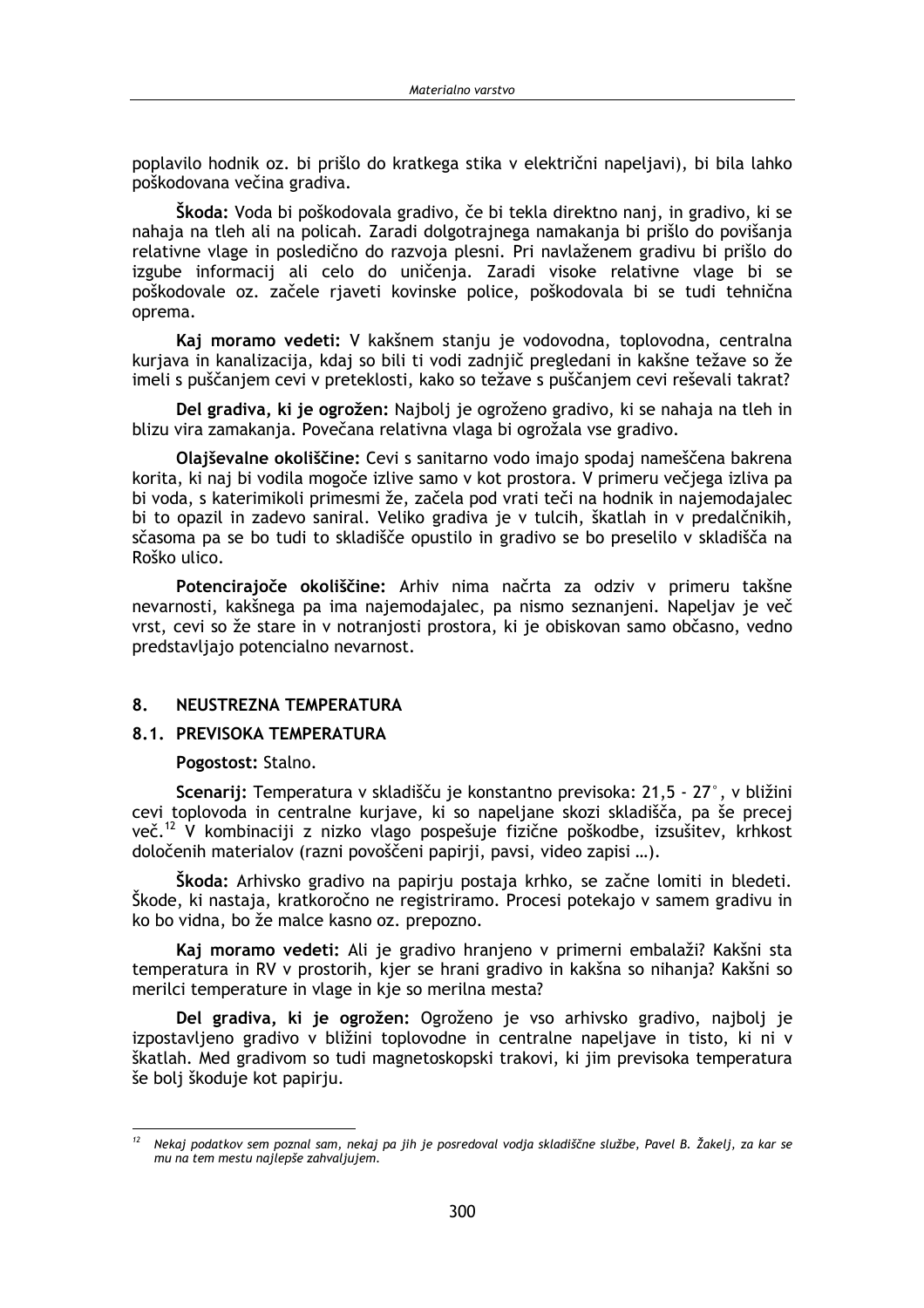Olajševalne okoliščine: Večij del gradiva se hrani v ustrezni embalaži in tako je vsaj malo zaščiteno pred previsoko temperaturo oziroma se ji počasneje prilagaja. Gradivo je zelo malo v uporabi in ni izpostavljeno prevelikim temperaturnim nihanjem in tudi relativna vlaga letno počasi niha, skoraj v običajnih mejah.

Potencirajoče okoliščine: Ker skladišče nima klimatske naprave, napeljan je sicer sistem za prezračevanje, ki pa ne deluje, je zračenje prostorov zgolj občasno z odpiranjem vrat takrat, ko kdo dela v skladišču, pa še to le na hodnik v drugi kleti. Temperatura se v skladiščih le občasno meri, vrednosti napišejo na papir in evidence se bolj ali manj uspešno hranijo, vendar je to tudi vse, kar naredijo.

#### 9. NEUSTREZNA RELATIVNA VLAGA

## 9.1. PREVISOKA ALI PRENIZKA RELATIVNA VLAGA

Pogostost: Previsoka relativna vlaga v poletnem času in prenizka v kurilni sezoni.

Scenarij: Vsakodnevni vpliv prenizke oziroma previsoke relativne vlage povzroča poškodbe gradiva.

Škoda: Nizka RV v kombinaciji s previsoko temperaturo pospešuje izsušitev gradiva in s tem večjo krhkost, lomljenje - vendar kratkoročno ta škoda ni velika. Previsoka RV pa povzroča oksidacijo črnil in rjavenje kovinskih delov pri tehnični opremi ali pri samem gradivu. Previsoka vlaga povzroča tudi kemične reakcije pri kislejšem papirju in omogoča razvoj plesni.

Kaj moramo vedeti: Kakšna je relativna vlaga v skladišču, kjer se hrani gradivo? Ali lahko glede tega kaj ukrenemo? Ali se gradivo redno pregleduje? Ali se redno kontrolira vlaga? Ali so merilci umerieni?

Del gradiva, ki je ogrožen: Najnižja vlaga je pozimi, v času kurilne sezone, in to ogroža celotno zbirko zlasti zato, ker je RV poleti že previsoka.

Olaiševalne okoliščine: Večji del zbirke je v ustrezni tehnični opremi. V preteklosti so za izbolišanie razmer izolirali nekatere cevi, kar pa na stanie v skladišču očitno ni bistveno vplivalo, prineslo je le maniše energetske izgube naiemodaialca.

Potencirajoče okoliščine: Vlaga je v zimskem času zaradi toplovodne napeljave konstantno prenizka in se giblje od 44-73 %.<sup>13</sup> Odčitava se s klasičnim mehanskim merilcem vlage, ki pa v zadnjih letih ni bil umerjen, zato so dobljeni podatki predvidoma le približni. Pregledi gradiva niso redni oziroma so zgolj slučajni ob pripravi za uporabnike. Ni nekega načrta in ne volje, kako v teh prostorih uravnavati primerno vlažnost in temperaturo.

Če te ocene dejavnikov tveganja označimo z \* (\*\*\* - močno ogroža, \*\* - zmerno ogroža, \* - rahlo ogroža, 0 ne ogroža) se izoblikuje naslednja preglednica:

 $13$  Glej opombo 14.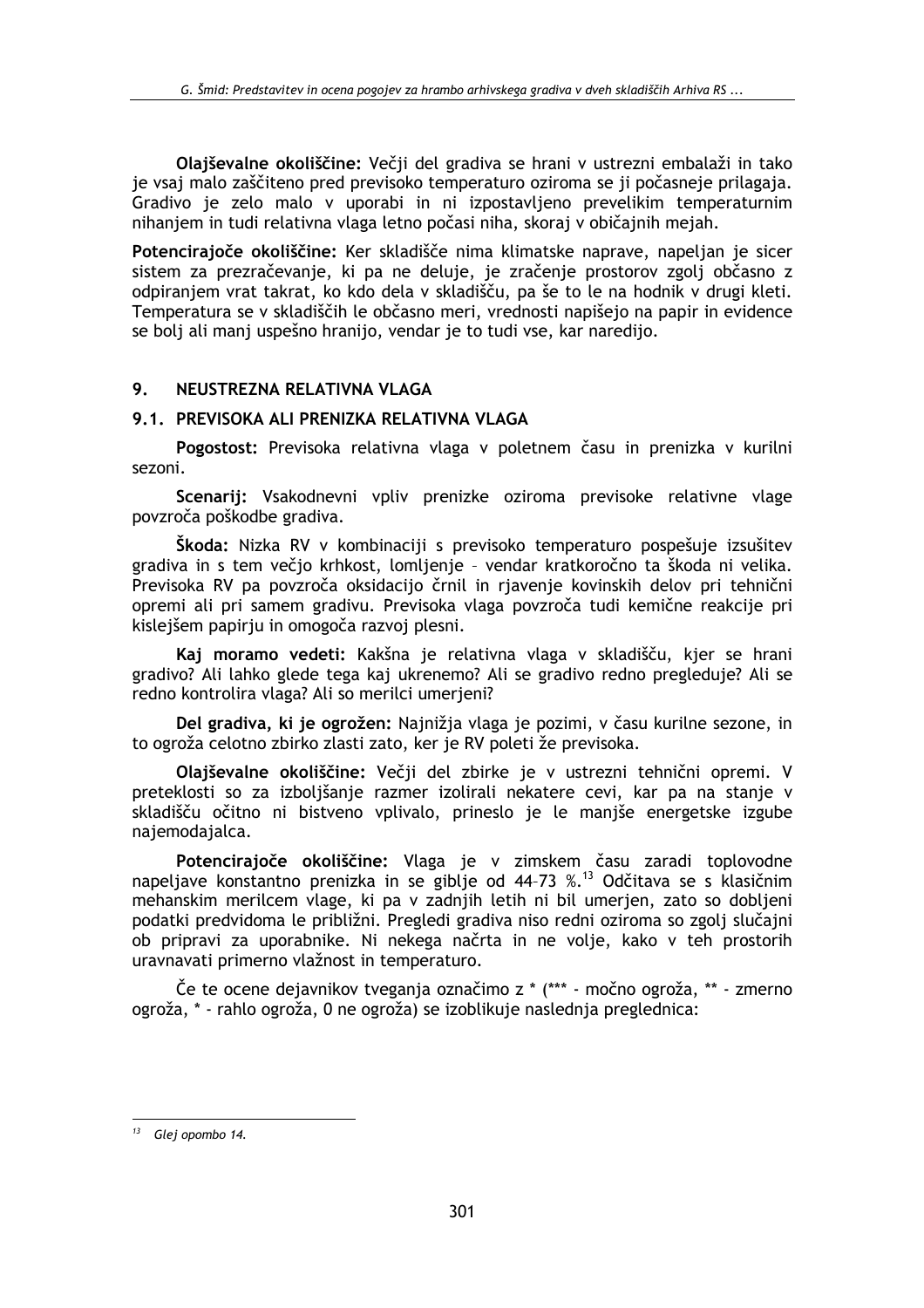| Dejavnik tveganja                | <b>Nevarnost</b>                                                                               | Objektivna ocena |  |
|----------------------------------|------------------------------------------------------------------------------------------------|------------------|--|
|                                  | zrušitev stavbe                                                                                | 0                |  |
| neposredna fizična sila          | rokovanje z gradivom                                                                           | $**$             |  |
|                                  | tatovi od zunaj - mali tatovi                                                                  | $\star$          |  |
| kraja in vandalizem              | kraje s strani zaposlenih                                                                      | $\star$          |  |
| ogenj                            | kratek stik                                                                                    | $\star$          |  |
|                                  | puščanje strehe                                                                                | 0                |  |
|                                  | vdor podtalnice                                                                                | $\star$          |  |
| voda                             | počene vodovodne<br>cevi,<br>cevi<br>centralne kurjave, cevi s sanitarno<br>vodo in fekalijami | ***              |  |
| škodljivci                       | glodalci in mrčes                                                                              | $\star$          |  |
| onesnaženost ozračja             | izpušni plini in prašni delci                                                                  | **               |  |
| osvetlitev                       | notranja osvetlitev                                                                            | 0                |  |
|                                  | zunanja osvetlitev                                                                             | $\star$          |  |
| neustrezna temperatura           | previsoka temperatura                                                                          | ***              |  |
| relativna<br>neustrezna<br>vlaga | previsoka ali prenizka relativna<br>vlaga                                                      | ***              |  |
| izguba ali založitev             | neznana lokacija gradiva, založitev                                                            | $\star$          |  |

# Preglednica dejavnikov tveganja v skladiščnih prostorih Arhiva RS na Petrolu

Že z bežnim pregledom tabele se izkaže, da so pogoji hranjenja arhivskega gradiva v teh dveh skladiščih slabi. Brez pretiravanja pri preštevanju zvezdic (\*) sem ugotovil, da prevladujejo ocene s tremi zvezdicami (\*\*\*) ali z dvema (\*\*), kar pomeni, da je arhivsko gradivo močno oziroma zmerno ogroženo.

## IN ŠE OCENA NEVARNOSTI, KI OGROŽAJO GRADIVO V SKLADIŠČNIH PROSTORIH ARHIVA RS NA PETROLU, DUNAJSKA CESTA 48

Ta del cene je izdelan po Michalskem, ki je upošteval: Kako hitro pride do poškodb? Kolikšen je delež poškodb na gradivu? Kolikšen del zbirke je prizadet? Kako pomembno je prizadeto gradivo? Ocena nevarnosti je označil s točkami od 3-0 (3 močno ogroža, 2 - zmerno ogroža, 1- rahlo ogroža, 0 - ne ogroža).

Seštevek je vsota vseh ocen dejavnikov tveganja, ki nam prikaže stopnjo ogroženosti arhivskega gradiva v določenem skladišču. Tako kot v prejšnjem poglavju sem tu prikazal le najbolj izstopajoče.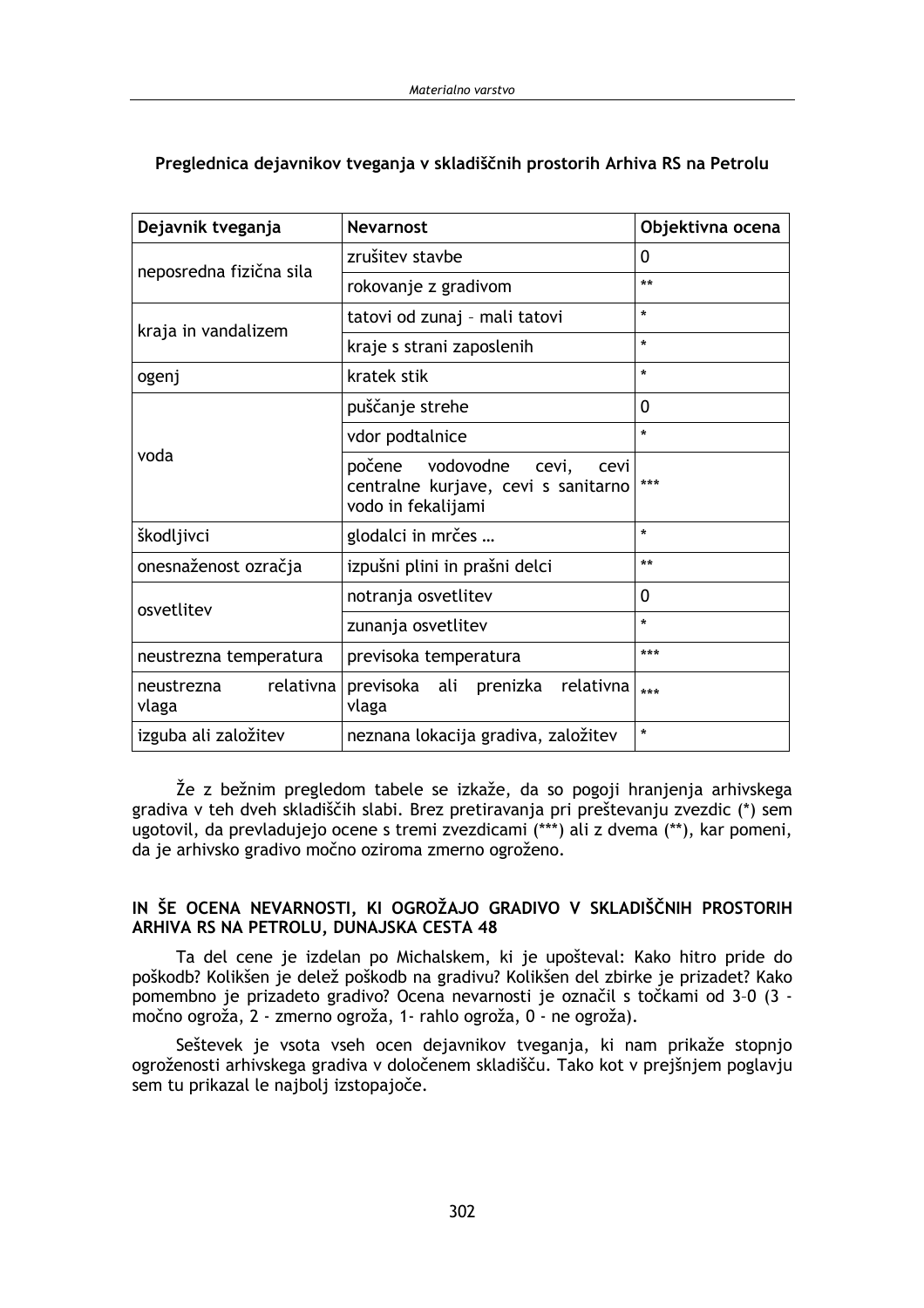#### PREVISOKA TEMPERATURA  $1<sup>1</sup>$

## Kako hitro? 1

Vsako povečanje, predvsem pa nihanje temperature pospeši propadanje papiria. Dolgoročno lahko pride do izsušitve in krhkosti gradiva.

Kolikšen je delež poškodb na gradivu? 2

Gradivo zaradi previsoke temperature propada, vendar to na zunaj še ni vidno. Takrat, ko bo vidno, pa bo že prepozno.

#### Kolikšen del zbirke je prizadet? 3

Prizadeta je cela zbirka.

#### Kako pomembno je prizadeto gradivo? 1

V teh prostorih se v glavnem hrani gradivo po letu 1945 in obstaja možnost, da so v drugih fondih in zbirkah še ohranjeni dvojniki. Vendar pa velja, da je vse arhivsko gradivo pomembna kulturna dediščina, da ga ne bi smeli namerno puščati propadanju. Pisna osnova, papir, ki sestavlja to gradivo, je slabe kakovosti in zato tudi hitreje propada.

SEŠTEVEK: 7 Spada v kategorijo nujno. Pomembna prioriteta. Čimprejšnja preselitev v ustreznejše skladišče.

#### $2<sup>2</sup>$ PREVISOKA ALI PRENIZKA RELATIVNA VLAGA

#### Kako hitro? 2

Vsakodnevni vpliv previsoke, prenizke, predvsem pa nihajoče relativne vlage na papirno gradivo povzroča poškodbe. Visoka relativna vlaga pospeši škodljive kemične reakcije na tehnični opremi in gradivu, nizka relativna vlaga pa v povezavi z visoko temperaturo povzroča izsušitev in s tem krhkost samega gradiva.

#### Kolikšen je delež poškodb na gradivu? 2

Gradivo se izsušuje v času kurilne sezone in posledično propada, čeprav na zunaj to še ni vidno, v poletnem času pa se primerno navlaži. Zaposleni sicer redno kontrolirajo relativno vlago, vendar se do sedaj ni primerno ukrepalo.

#### Kolikšen del zbirke je prizadet? 2

Prizadeta je vsa zbirka.

## Kako pomembno je prizadeto gradivo? 1

Gre predvsem za gradivo po letu 1945 in obstaja možnost, da so v drugih fondih in zbirkah še ohranjeni dvojniki. Vendar pa velja vse arhivsko gradivo za dovolj pomembno, da ga ne bi smeli namerno puščati propadanju. Materiali, ki sestavljajo to gradivo, so slabe kakovosti, zato tudi hitreje propadajo.

SEŠTEVEK: 7 Spada v kategorijo nujno. Pomembna prioriteta. Čimprejšnja preselitev v ustreznejše skladišče.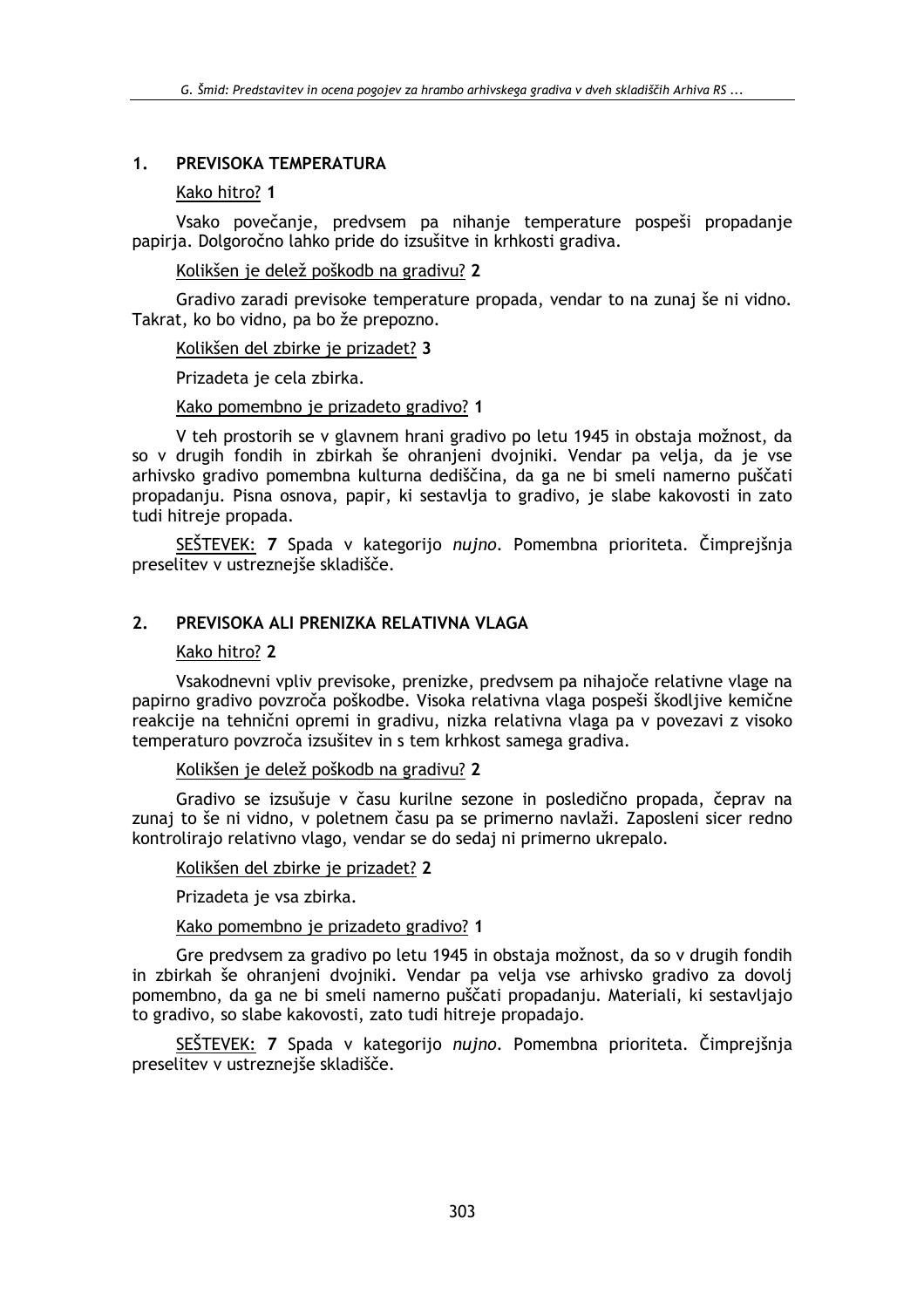#### $3.$ POČENE VODOVODNE CEVI. CEVI CENTRALNE KURJAVE. CEVI S SANITARNO **VODO IN FEKALIJAMI**

#### Kako hitro? 2

Z leti se veča verjetnost, da popusti ventil oziroma poči katera od cevi.

Kolikšen je delež poškodb na gradivu? 2

Lahko pride do namočenosti in onesnaženja gradiva in posledično izgube informacij.

#### Kolikšen del zbirke je prizadet? 1

Gradivo, ki je neposredno pod izlivom, če cev ni zaščitena z dodatnim koritom, in gradivo, ki je na tleh in na spodnjih policah. V primeru počene cevi z večjim pretokom pa bi lahko prišlo do poplave v celotnem prostoru.

Kako pomembno je prizadeto gradivo? 1

Gre predvsem za gradivo po letu 1945 in obstaja možnost, da so v drugih fondih in zbirkah še ohranjeni dvojniki. Vendar pa velja vse arhivsko gradivo za dovolj pomembno, da ga ne bi smeli namerno puščati propadanju. Materiali, ki sestavljajo to gradivo so slabe kakovosti, zato tudi hitreje propadajo.

SEŠTEVEK: 6 Še spada v kategorijo nujno. Pomembna prioriteta. Skladišče, po katerem vodijo najrazličnejše cevi za kakršnokoli vodo, ni primerno za hrambo gradiva.

## Preglednica ocene kategorij nevarnosti, ki ogrožajo gradivo v skladiščnih prostorih Arhiva RS na Petrolu

|                                              | previsoka<br>temperatura | prenizka<br>relativna<br>vlaga | počene<br>vodovodne cevi,<br>cevi centralne<br>kurjave, cevi s<br>sanitarno vodo in<br>fekalijami | rokovanje z<br>gradivom | izpušni<br>plini,<br>prašni delci |
|----------------------------------------------|--------------------------|--------------------------------|---------------------------------------------------------------------------------------------------|-------------------------|-----------------------------------|
| Kako hitro?                                  |                          |                                | 2                                                                                                 | 3                       | 3                                 |
| Kolikšen je<br>delež poškodb<br>na gradivu?  | 2                        | $\overline{2}$                 | $\overline{2}$                                                                                    |                         | 1                                 |
| Kolikšen delež<br>zbirke je<br>prizadet?     | 2                        | $\overline{2}$                 | 1                                                                                                 |                         | 1                                 |
| Kako<br>pomembno je<br>prizadeto<br>gradivo? | 2                        | 2                              |                                                                                                   |                         |                                   |
| Kategorija                                   | 7 - nujno                | 7 - nujno                      | 6 - nujno                                                                                         | 6 - nujno               | 5- potrebno                       |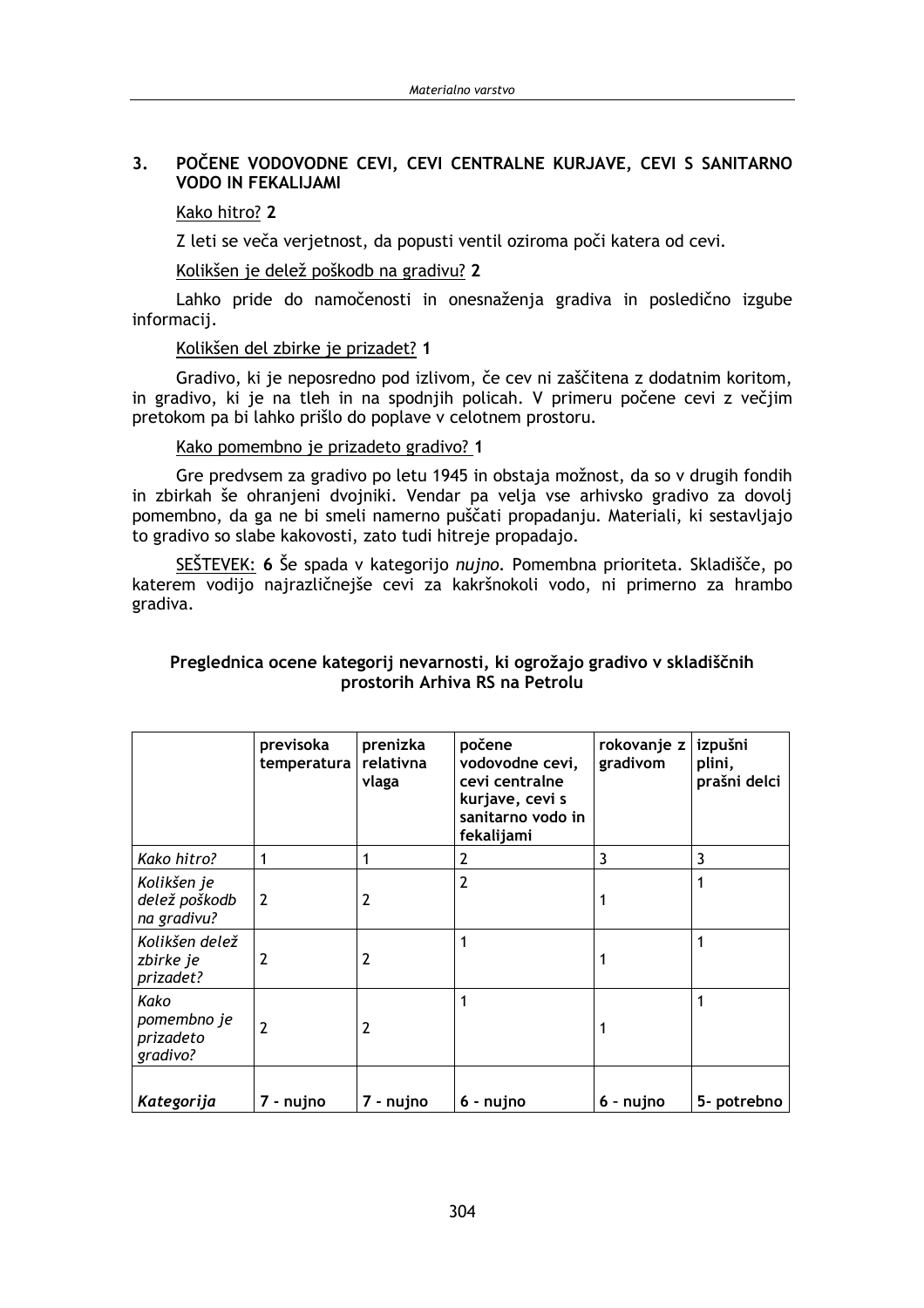Točke stopnie ogroženosti gradiva se gibliejo od 5 do 7, kar pomeni, da je zahtevana odzivnost od »nujno« do »potrebno«. Prioriteto predstavljata previsoka temperatura in prenizka vlaga, sledijo razne tekočinske napeljave, rokovanje z gradivom in še prah. Prve tri kategorije so v domeni najemodajalca, s katerim bi se mogoče dalo kaj dogovoriti, da bi vsaj občasno vklopil prezračevalne, prevetrovalne kanale in temeljito nadzoroval spremembe na vodovodnih ceveh, ceveh centralne kurjave in seveda tudi radiatorje, cevi s sanitarno vodo in fekalijami, toplovodne cevi, ter sproti saniral poškodbe. Pri transportu pa se je potrebno držati načela, da se gradivo lahko prevaža samo v ustrezni tehnični opremi.

### POVZETEK ANALIZE O PRIMERNOSTI SKLADIŠČA ZA HRAMBO ARHIVSKEGA GRADIVA **NA PETROLU**

Ocena stanja dveh skladišč Arhiva Republike Slovenije na Petrolu d. d. je bila izdelana po modelu Stefana Michalskega in Roberta Wallerja. Že z bežnim pregledom ugotovim, da so pogoji hranjenja arhivskega gradiva v teh dveh skladiščih slabi, kar nakazujejo ocene, ki smo jih pridobili z omenjeno metodologijo. Arhivsko gradivo je močno oziroma zmerno ogroženo, zahtevana odzivnost pa se giblje od »nujno« do »potrebno« in predpostavlja velike pogoje tveganja za dolgoročno hrambo v teh prostorih.

Prioritetna je previsoka temperatura in prenizka vlaga. Za »nudenje prve pomoči« bi mogoče že zadostoval dogovor z najemodajalcem, da bi vsaj občasno vklopil prezračevalne, prevetrovalne kanale in temeljito nadzoroval vodovodne cevi, cevi centralne kurjave, cevi s sanitarno vodo in fekalijami in toplovodno omrežje, če bi slučajno prišlo do kakšne spremembe, do curljanja, saj vsi vemo, da je bolje in ceneje preprečiti izliv kot pa odpravljati njegove posledice.

Skratka: Najhitrejša in najracionalnejša rešitev je čimprejšnja preselitev arhivskega gradiva v primernejše prostore, ker pogoji v teh skladiščih niti slučajno ne ustrezajo »arhivskim« normativom.<sup>14</sup>

 $14$  Redakcija analize ocene stanja v arhivskih skladiščih na Petrolu je bila zaključena 12. 12. 2007.